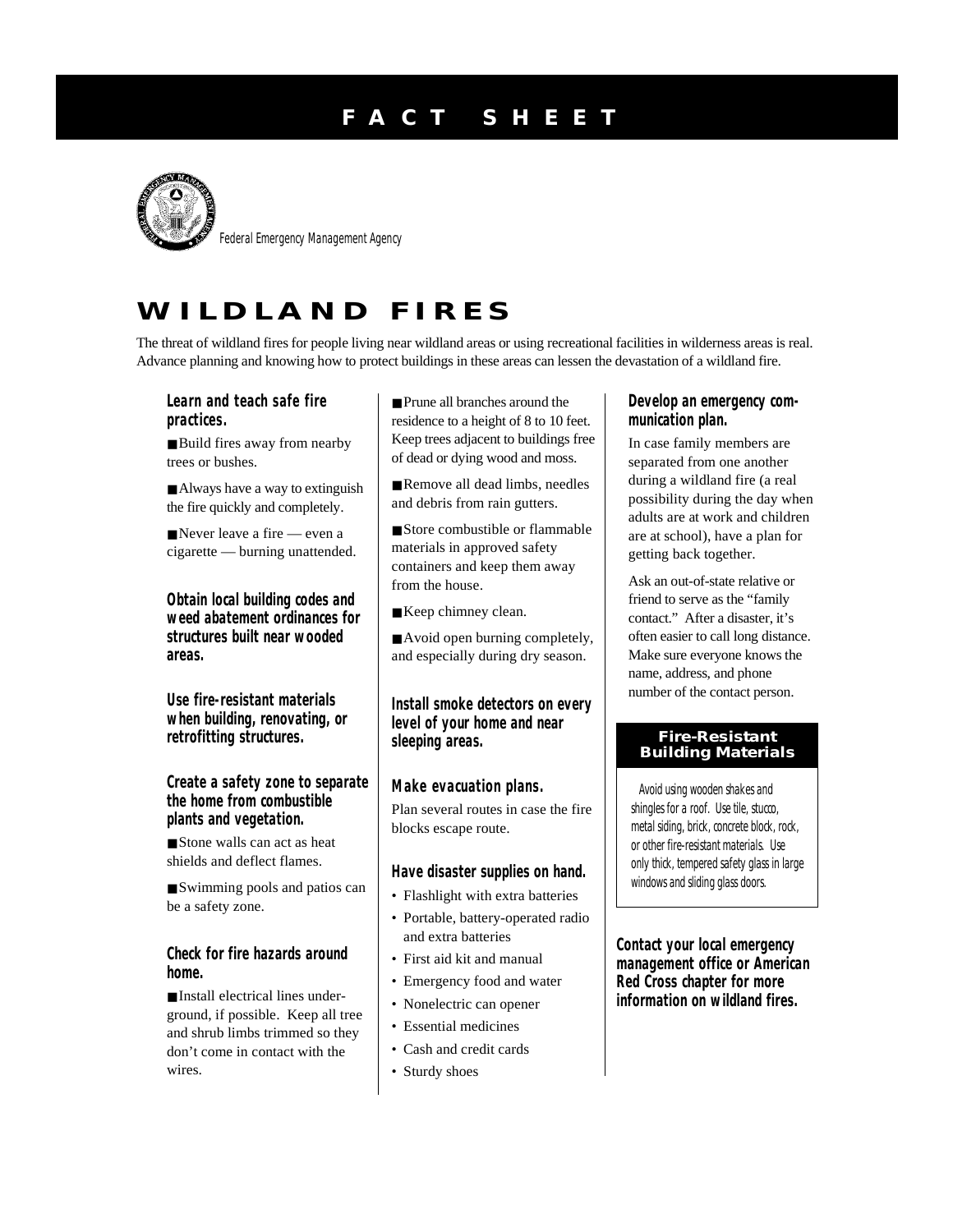**Turn on a battery-operated radio to get the latest emergency information.**

**Remove combustible items from around the house.**

- Lawn and poolside furniture
- Umbrellas
- Tarp coverings
- Firewood

**Take down flammable drapes and curtains and close all venetian blinds or noncombustible window coverings.**

**Take action to protect your home.**

■ Close all doors and windows inside your home to prevent draft.

■ Close gas valves and turn off all pilot lights.

■ Turn on a light in each room for visibility in heavy smoke.

■ Place valuables that will not be damaged by water in a pool or pond.

■ If hoses and adequate water are available, leave sprinklers on roofs and anything that might be damaged by fire.

**Be ready to evacuate all family members and pets when fire nears or when instructed to do so by local officials.**

**Take care when re-entering a burned wildland area. Hot spots can flare up without warning.**

**Check the roof immediately and extinguish any sparks or embers.**

**Check the attic for hidden burning sparks.**

**For several hours afterward, re-check for smoke and sparks throughout the home.**

## **Mitigation**

Mitigation includes any activities that prevent an emergency, reduce the chance of an emergency happening, or lessen the damaging effects of unavoidable emergencies. Investing in preventive mitigation steps now such as installing a spark arrestor on your chimney, cleaning roof surfaces and gutters regularly and using only fireresistant materials on the exterior of your home, will help reduce the impact of wildland fires in the future. For more information on mitigation, contact your local emergency management office.

#### **If Trapped in a Wildland Fire**

You cannot outrun a fire. Crouch in a pond or river. Cover head and upper body with wet clothing. If water is not around, look for shelter in a cleared area or among a bed of rocks. Lie flat and cover body with wet clothing or soil. Breathe the air close to the ground through a wet cloth to avoid scorching lungs or inhaling smoke.

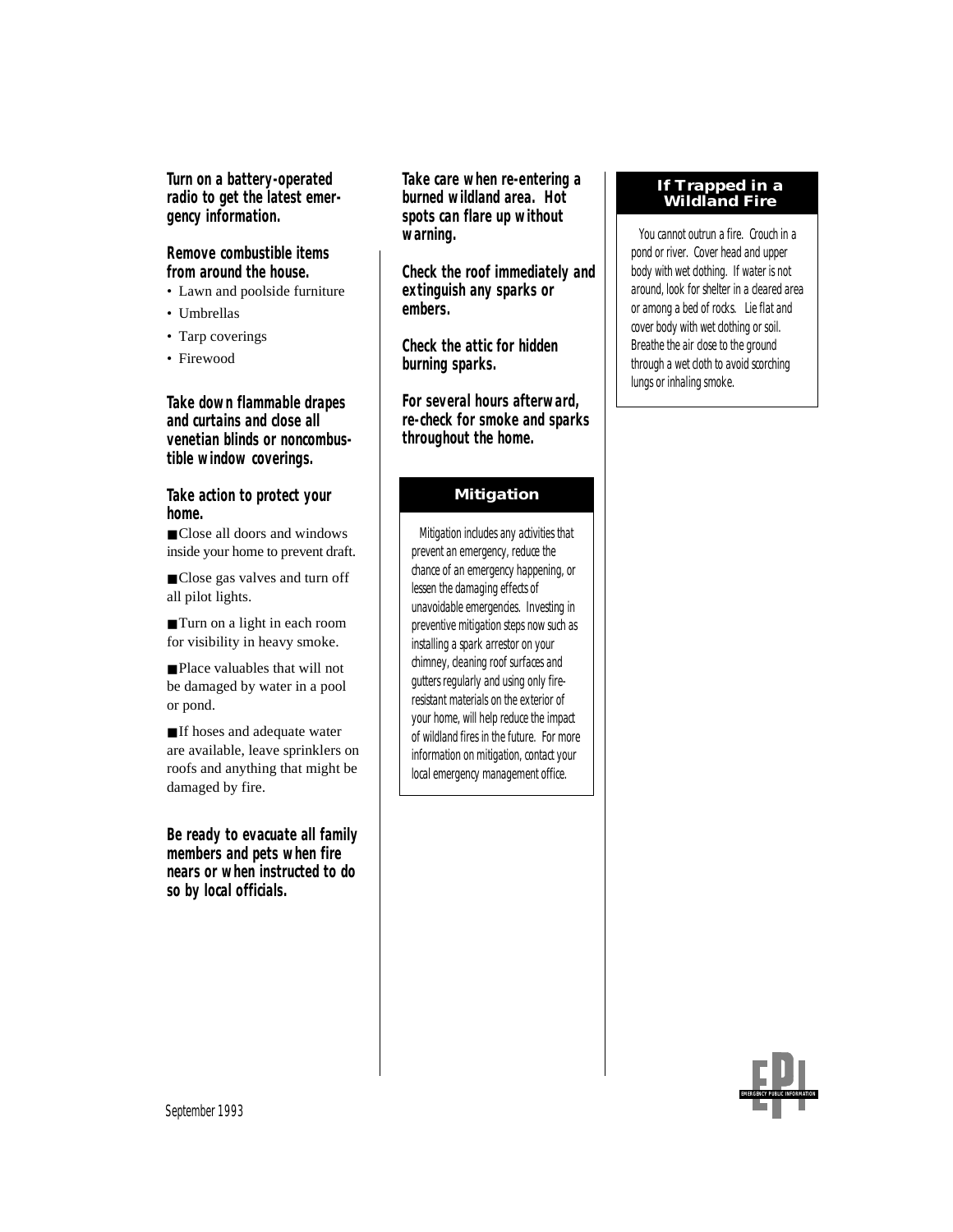## **B A C K G R O U N D E R**

#### **W I L D L A N D F I R E S WHAT IS A WILDLAND FIRE?**

## **EMERGENCY INFORMATION**

**1.** As residential areas expand into relatively untouched wildlands, people living in these communities are increasingly threatened by forest fires. Protecting structures in the wildland from fire poses special problems, and can stretch firefighting resources to the limit.

**2.** If heavy rains follow a major fire, other natural disasters can occur, including landslides, mudflows, and floods. Once ground cover has been burned away, little is left to hold soil in place on steep slopes and hillsides.

**3.** A major wildland fire can leave a large amount of scorched and barren land. These areas may not to return to prefire conditions for decades. If the wildland destroyed the ground cover, then erosion becomes one of several potential problems.



Danger zones include all wooded, brush, and grassy areas — especially those in Kansas, Mississippi, Louisiana, Georgia, Florida, the Carolinas, Tennessee, California, Massachusetts, and the national forests of the western United States.

*There are three different classes of wildland fires. A surface fire is the most common type and burns along the floor of a forest, moving slowly and killing or damaging trees. A ground fire is usually started by lightning and burns on or below the forest floor. Crown fires spread rapidly by wind and move quickly by jumping along the tops of trees. Wildland fires are usually signaled by dense smoke that fills the area for miles around.*